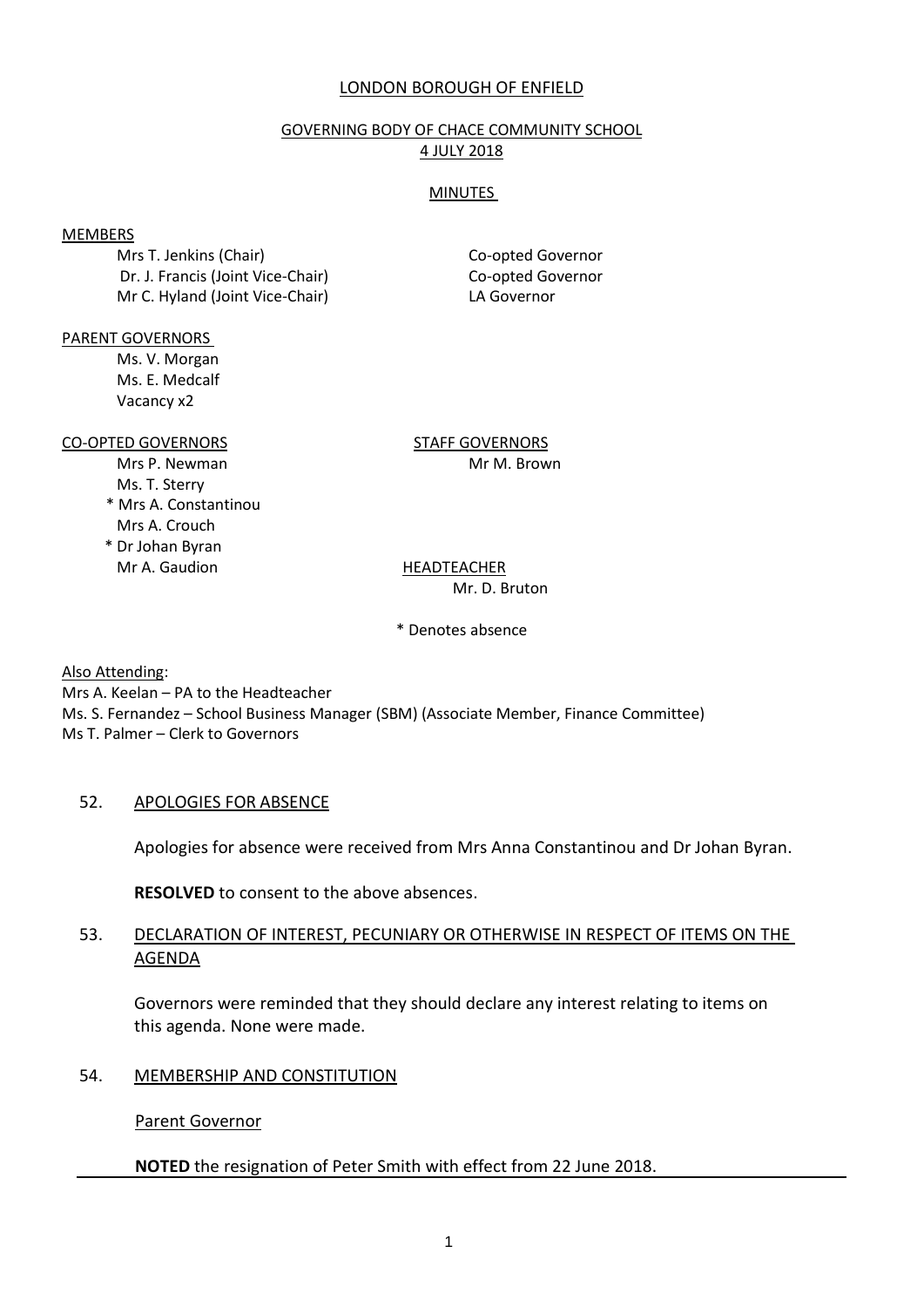**RESOLVED** to defer filling the resultant parent governor vacancy to the autumn term to allow parents of the new Year 7 intake the opportunity to consider becoming a governor.

#### **ACTION: CLERK**

## 55. MINUTES

The Minutes of the meeting held on 21 March 2018 were agreed and signed by the Chair as a correct record.

## 56. MATTERS ARISING FROM THE MINUTES

There were no matters arising that did not already appear elsewhere on the agenda.

## 57. OFSTED OUTCOME REPORT / REPORT FROM SCHOOL IMPROVEMENT ADVISER

## (a) Ofsted Outcome Report

**REPORTED** that at the time of the meeting the School had not yet received the draft Inspection report for its factual accuracy check. The delayed report was said to be progressing through quality control, however despite enquiries to OFSTED no further information was forthcoming.

**Clerks Note:** Dr Jenny Frances joined the meeting

## **NOTED** that

- (i) inspection outcomes, challenged under the Freedom of Information Act, heightened media interest which was thought to have contributed to any delay;
- (ii) it was explained in response to a question that outcomes were subject to change when challenged including a possibility of moving to a section 8 inspection should insufficient evidence have been gathered. Where a section 5 inspection is maintained then a monitoring visit was likely in early Autumn.

Mr Bruton clarified that the timeline for publishing reports was usually 4 weeks from the end of an inspection, not including school holidays. Following release of the draft report to the School the Headteacher would have one day to comment on the 'factual accuracy' of the report with a further 10 working days to challenge the report outcomes or the conduct of the inspection. Governors were permitted to make a separate petition to Ofsted where appropriate but could only do so within the first 10 working days of the publication of the report;

(iii) the Lead Inspector was unable to provide clarity on the key areas for development at the end of day feedback session to Governors and the School Leadership Team;

**Clerks Note**: Clara Seery joined the meeting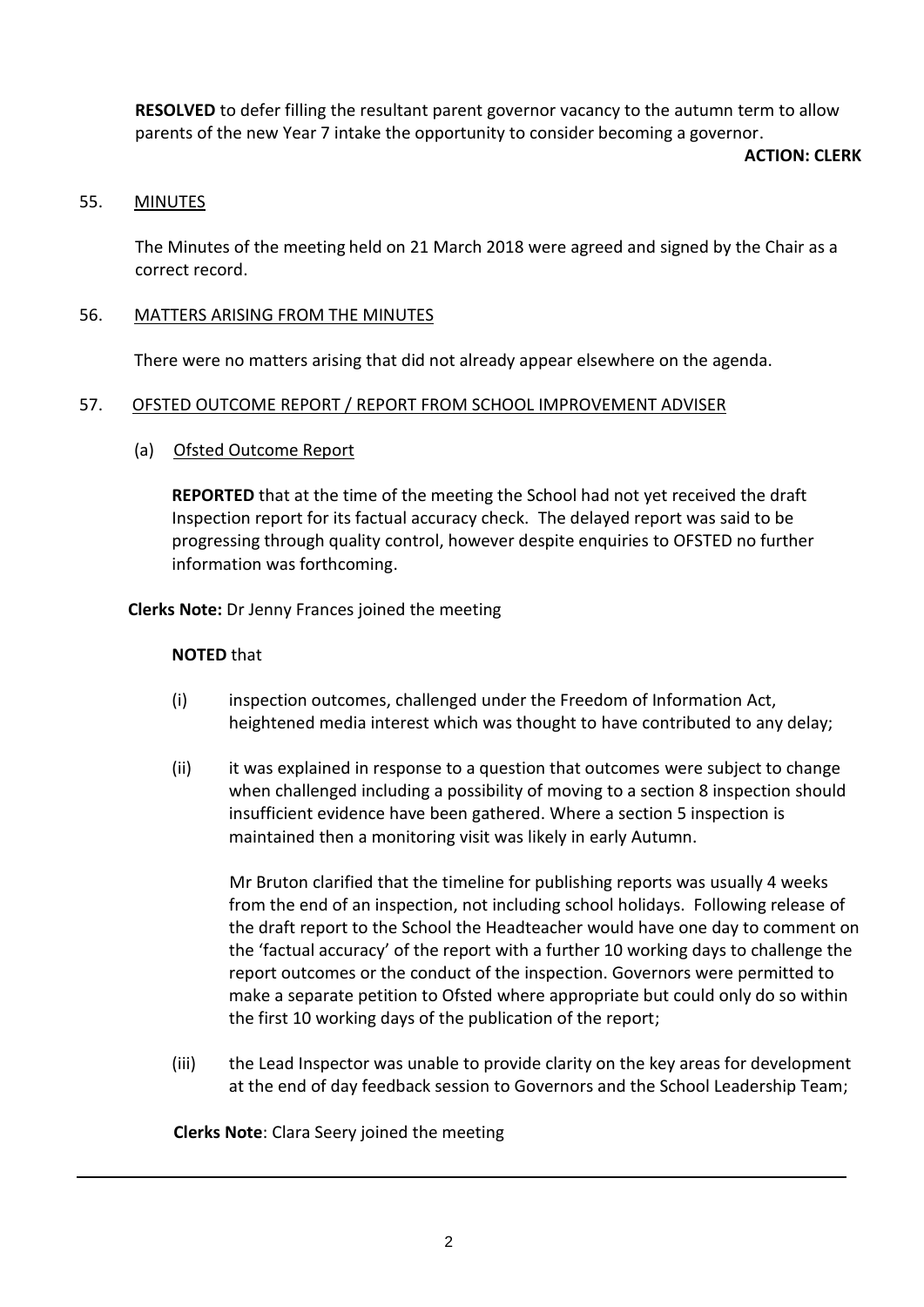(iv) Ms Seery confirmed that there was a general delay in the publishing of reports.

The timing of inspection was unfortunate in view of the School's below floor standard results. Mr Bruton stated that whilst the inspection was rigorous, effective team working made the experience less traumatic than initially feared. Inspectors were clear that leaders and governors were taking the right steps to address key issues. Ms Seery explained that the school now had two more years to embed practice to ensure a good follow up inspection. Mr Bruton questioned whether a midterm section 8 monitoring visit would be called which would showcase improvements made and provide more positive soundbites for prospective parents. Ms Seery advised that where there was no benefit to having one it was unlikely, nonetheless the question would be raised with HMI at the summer term meeting and a chaser put out for a date of release of the factual accuracy report. The LA in conjunction with the School's Leaders would meet to consider what was in the School's best interest. Mr Bruton stated that should results fall below standards governors would need to reconsider its strategic plans;

- (v) it was apparent during feedback that inspectors had taken a harsh line. Ms Seery encouraged governors to view the inspection as a 'health check' in the review process;
- (vi) the school website was fully compliant regarding statutory careers information in advance of changes to requirements which would come into effect from September 2018.

The Chair expressed her appreciation to all governors, staff and LA officers who supported the school and participated in the inspection

(b) School Improvement Adviser Report

**NOTED** that in the School Improvement Advisor Report had been considered at the Rapid Recovery Committee

### 58. REPORT OF THE HEADTEACHER

**RECEIVED** the report of the Headteacher Daniel Bruton, a copy of which is included in the Minute Book. The following matters were raised during consideration of the report and in response to governors' questions:

(a) Audit Report

**NOTED** the recent positive LA Audit of the school's financial processes. The school secured a low risk judgement against the audit criteria.

There was a recommendation to increase the capacity of governance to ensure continued support and challenge across the school. It had been agreed earlier in the meeting that governor recruitment would be considered again at the Governing Body meeting in the Autumn Term.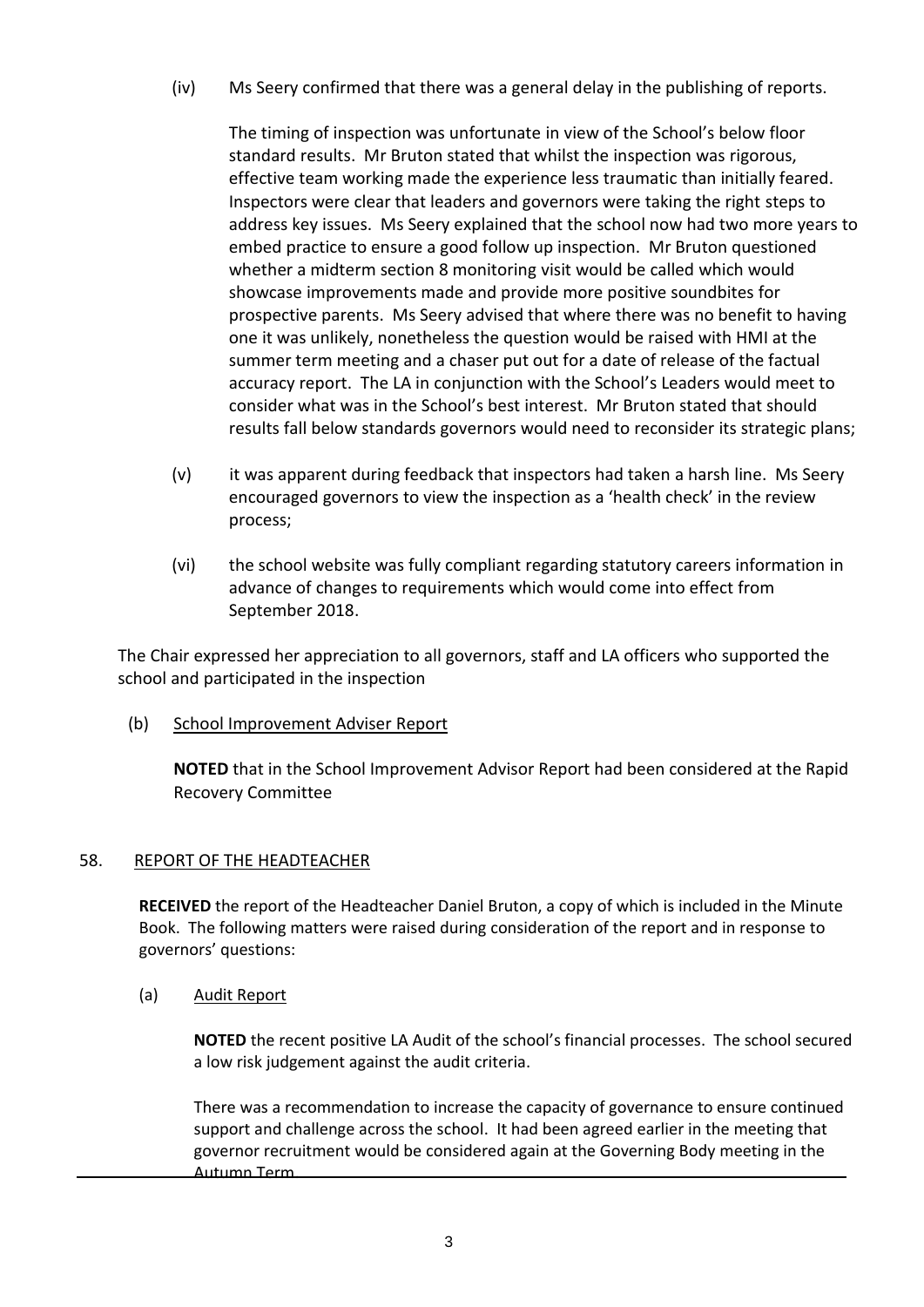The audit, which took place over three days, had been rigorous. Mr Bruton praised the efforts of the School Business Manager Simone Fernandez in making sure that the internal auditors had access to all information requested.

#### (b) Successes and Concerns

#### **NOTED** that

- (i) the behaviour for learning of the Year 11 students during their exams was exceptionally good. There was a sense of increased expectation across all year groups amongst the young people to support their own learning;
- (ii) the collegiate approach taken by the staff in working together in a positive way made the implementation of the school improvement plan even more effective. Middle leaders and Chace Lead Teachers understood the strengths and areas for improvement within their individual teams and had confidence to deal with any emerging needs. The Chace lead teachers (who accompanied inspectors during inspection), were commended for their knowledge of teaching and learning and of their level of knowledge regarding support needs;
- (iii) the number of parents putting Chace as a first choice had reduced for the first time when compared with previous years, consequently it was necessary to increase marketing and celebrate 'what is good about Chace'. Mr Bruton stated that effective marketing alongside parental engagement would be a priority action in the School's 2018/19 development plan. Ms Seery advised that the LA press office was due to contact the school regarding GCSE results.

Thirty-five places currently remained unfilled in Year 7, the cost to the school would amount to £1m over a five-year period. As an 8 Form Entry school the situation would present a cause for concern in future years. It was questioned whether consideration had been given to reducing intake. It was confirmed that reducing the roll was a serious consideration for future years given the high proportion of children moving out of the borough. There was concern that a negatively written article published by tabloid newspapers in January 2018 regarding underperforming secondary schools and the impact of a rise in the number of complaints the school had recently received (mostly concerning the new behaviour policy) could have a negative impact on the school going forward. This coupled with the increase number of expanding Multi Academy Trusts was also a concern (e.g. Wren Academy (2020 – 2022)). The LA was in discussion with the Wren Trust to reduce the number of forms of entry from eight to six).

Ms Seery stated in response to a question that the bulge class was the current year 5 and that transfer from primary to secondary was currently at 90%. It was questioned whether Barnet was in a similar position. Ms Seery explained that Barnet had an increased intake of children from borough boarders and had put in 7 extra forms of entry in secondary provision. Governors concurred that improving and good results would attract parents. School leaders were to take advantage of induction meetings with parents of Year 6 pupils over the forthcoming days.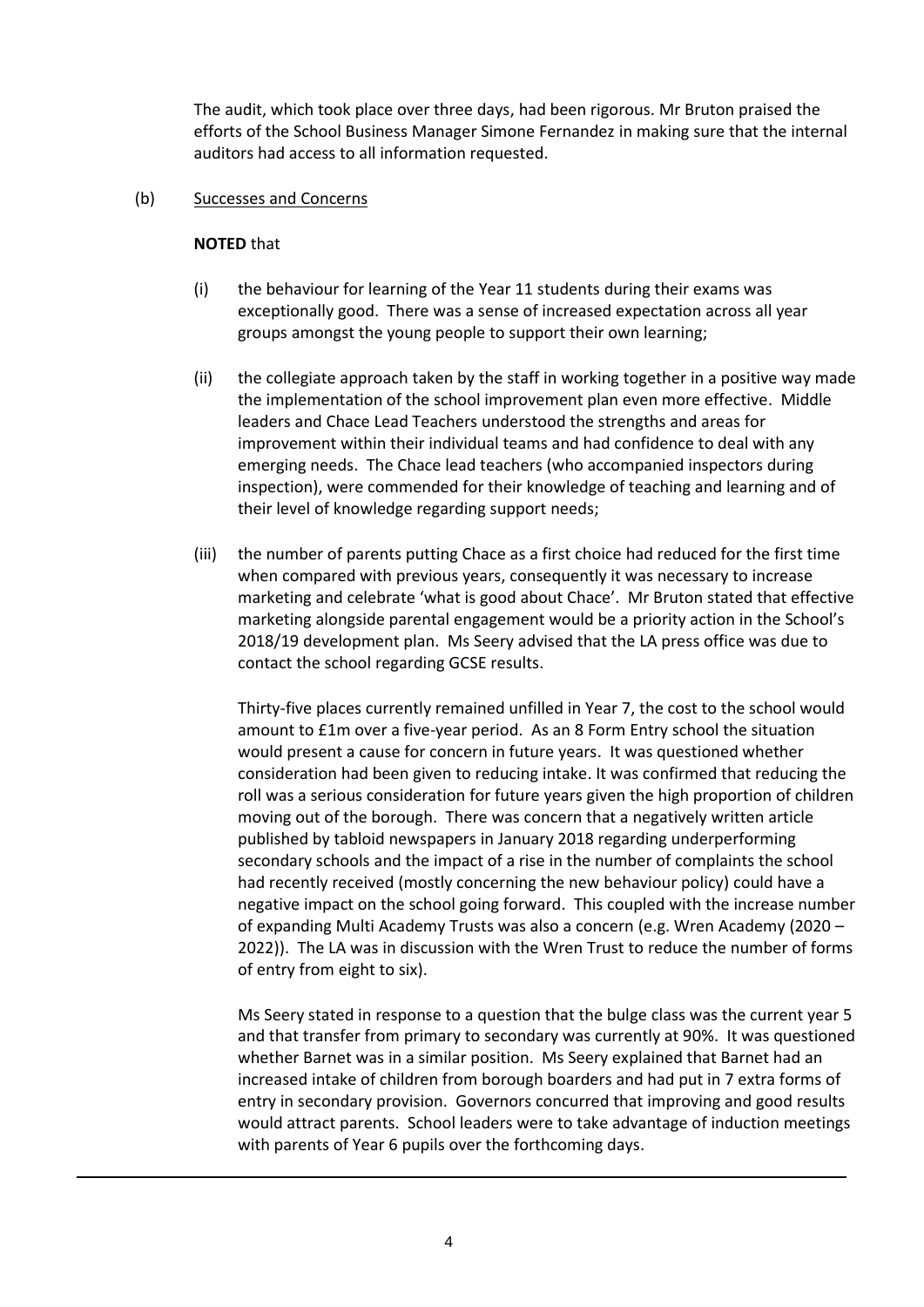## (c) Staffing

## **NOTED** that

- (i) except for two vacant positions (kitchen assistant and TA), the school was fully staffed for the start of the Autumn term. Mr Bruton however was due to cover maths classes in the Autumn term. Induction day for new staff took place the previous day with eight new staff joining the school, six of which were NQTs. The induction day was reported to be an overwhelming success;
- (ii) fifteen members of staff had resigned and were due to leave the school on  $20<sup>th</sup>$  July or 31 August. Mr Bruton made special mention of long serving staff Rosa Beard, Brenda Kennedy, Pauline Lorimer and Nina Stiles;
- (iii) Chace Lead Teachers were commended for the excellent work undertaken to deliver informal support benefitting 17 teachers.
- (d) Attendance

### **NOTED** that

- (i) attendance had improved at 94.6% with persistence absence at 13%;
- (ii) SEN support attendance was good at 94.31;
- (iii) attendance of Looked After Children was also good at 96%.
- (e) Safeguarding and pastoral update

**REPORTED** that since the last report there had been:

- (i) 0 official complaints
- (ii) 1 child protection (Safeguarding) referrals to social care. The safeguarding policy was undergoing its third revision resulting from changes in policy and would be passed to the chair for agreement prior to the start of the Autumn Term;
- (iii) 0 allegation against an ex staff member was reported to the Lead Officer for Child Protection;
- (iv) 16 reported racial incidents;
- (v) 5 reported serious bullying incidents;
- (vi) 1 significant safeguarding issues, whether to do with sexual behaviours, radicalisation or any other form of threat or risk to young people;
- (vii) 43 fixed term exclusions.

# **NOTED** that students were not adhering to the behaviour policy put in place.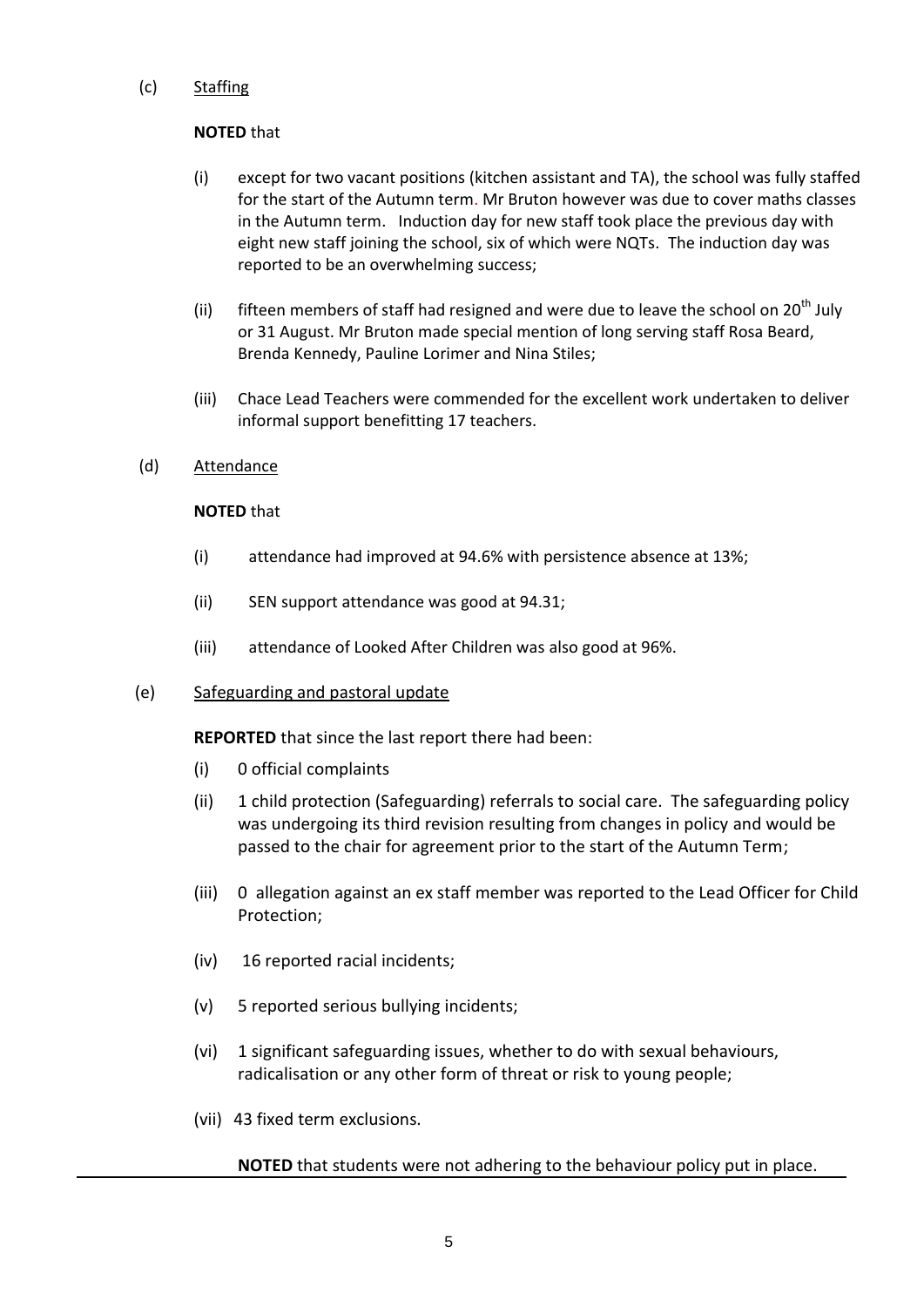Revisions to the Behaviour Policy were due to be shared with staff, students and families at the start of the new academic year

## (f) Pupil Premium

**REPORTED** that work with Achievement for All was progressing well. Several staff volunteers would be working with families over the coming two years. The gap between disadvantaged pupils and non pupil premium students had reduced by 4% since the second half of the autumn term

## (g) Chace Priorities and Improvement plan

**NOTED** that the Chace Improvement Plan 2018/19 was currently under review and would again be a live RAG rated working document hosted on google doc, however it would not be finalised until results were published later in August.

(h) the school working with the LA had achieved basic compliancy with the GDPR The school would continue to work with the LA regarding full compliance as the GDPR was clarified.

Mr Bruton extended a special vote of thanks to: members of the Governing Body Tracey Jenkins (Chair of Governors) for her tremendous support, the Senior Leadership Team in particular, Tanya Douglas and Pritam Vekaria (Deputy Headteachers) and Anna Keelan (PA to the Headteacher).

**Clerks Note**: Ms Seery left the meeting

### 59. TEACHING AND LEARNING

(a) Meetings

**RECEIVED** the Minutes of the meeting of the Teaching and Learning Committee held on 2 May 2018. The following matters were highlighted by the committee chair:

### **NOTED** that

- (i) the meeting significantly focussed on pupil outcomes, reviewing data with focus on Year 10 and initiatives put in place to improve standards. The committee also considered the LA Review which concentrated on outcomes of the learning walks and ratified several policies;
- (ii) quality of teaching had significantly improved and school leaders continued to work on data issues;

The Chair of Governors invited questions or observations. None were raised.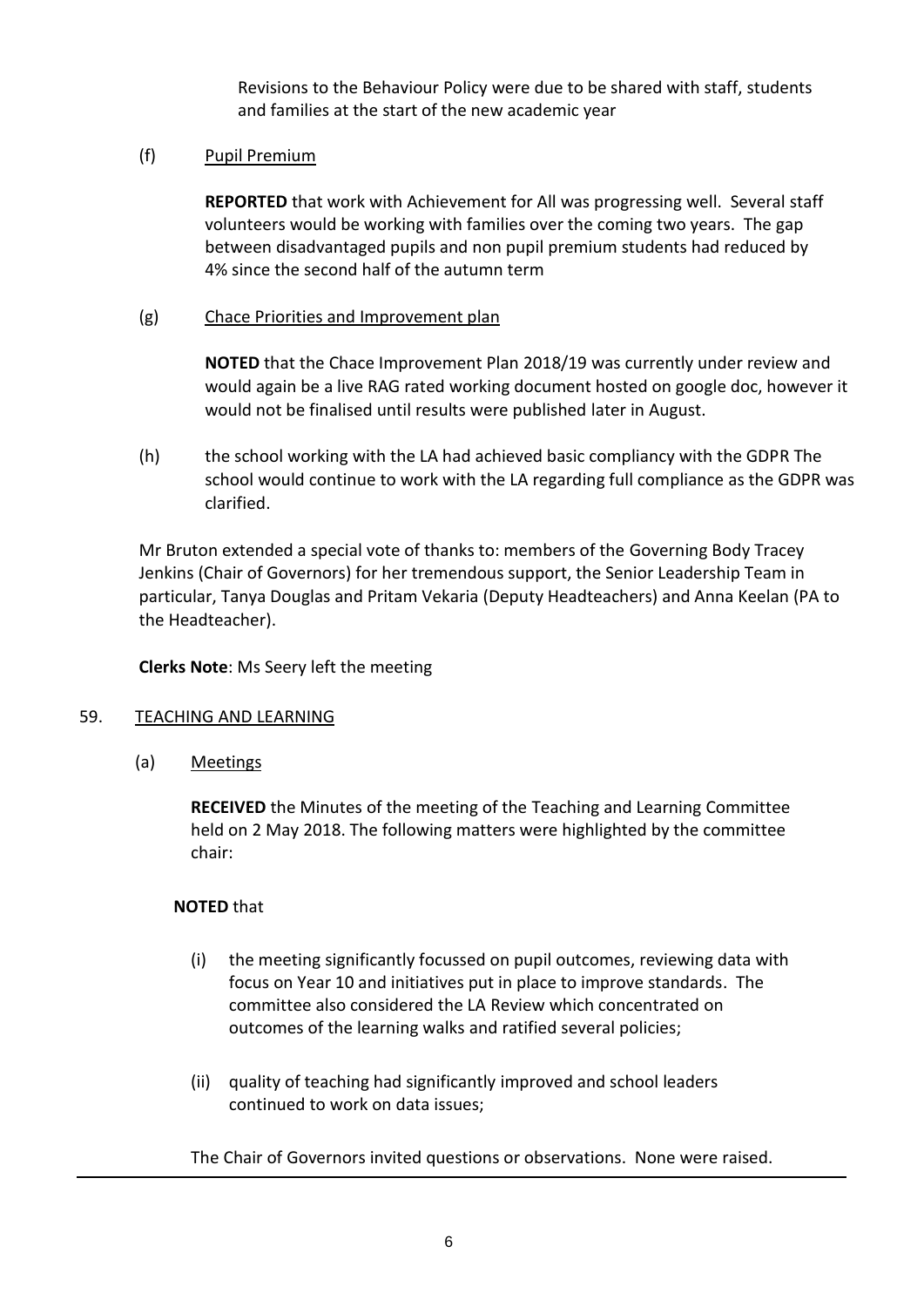## (b) Governor Visits

The Chair commended the active involvement of governors in attending school visits during the year, details of which were set out within the Headteacher's report.

### **NOTED** that

- (i) school visits attended by Jenny Francis and Andrew Gaudion had been omitted from the report. Governors were reminded and encouraged to sign the governors' register (red folder) when attending school to ensure that all visits were accurately captured;
- (ii) the Chair elected to review and analyse the outcomes of the recent skills audit to facilitate committee linkages when reviewing the committee structure in the Autumn Term;
- (iii) Angie Crouch volunteered lunchtime support to assist students with CV writing and was currently providing mentoring support to one student.

### **RESOLVED** that

(A) that a blank visits proforma be emailed to all governors for completion and return to the Headteacher's PA

### **ACTION: ANNA KEELAN & GOVERNORS**

(B) the Chair contact governors over the summer to determine their committee preference in preparation for the September Business Meeting

### **ACTION: TRACEY JENKINS**

### 60. RESOURCES

(a) Meetings

**RECEIVED** the Minutes of the meeting of the Resources Committee held on 16 May 2018. In the absence of a Chair of the Resources Committee, Chris Hyland highlighted the following matters:

### **NOTED** that

(i) Mr Hyland spent an afternoon in the school reviewing financial systems and processes. He explained that the challenge to ensure a balanced budget and a 3-5 year financial recovery plan was considerable. Ms Fernandez explained that approximately 3% inflationary increase had been budgeted for teacher pay increases (slightly lower pay increase for support staff).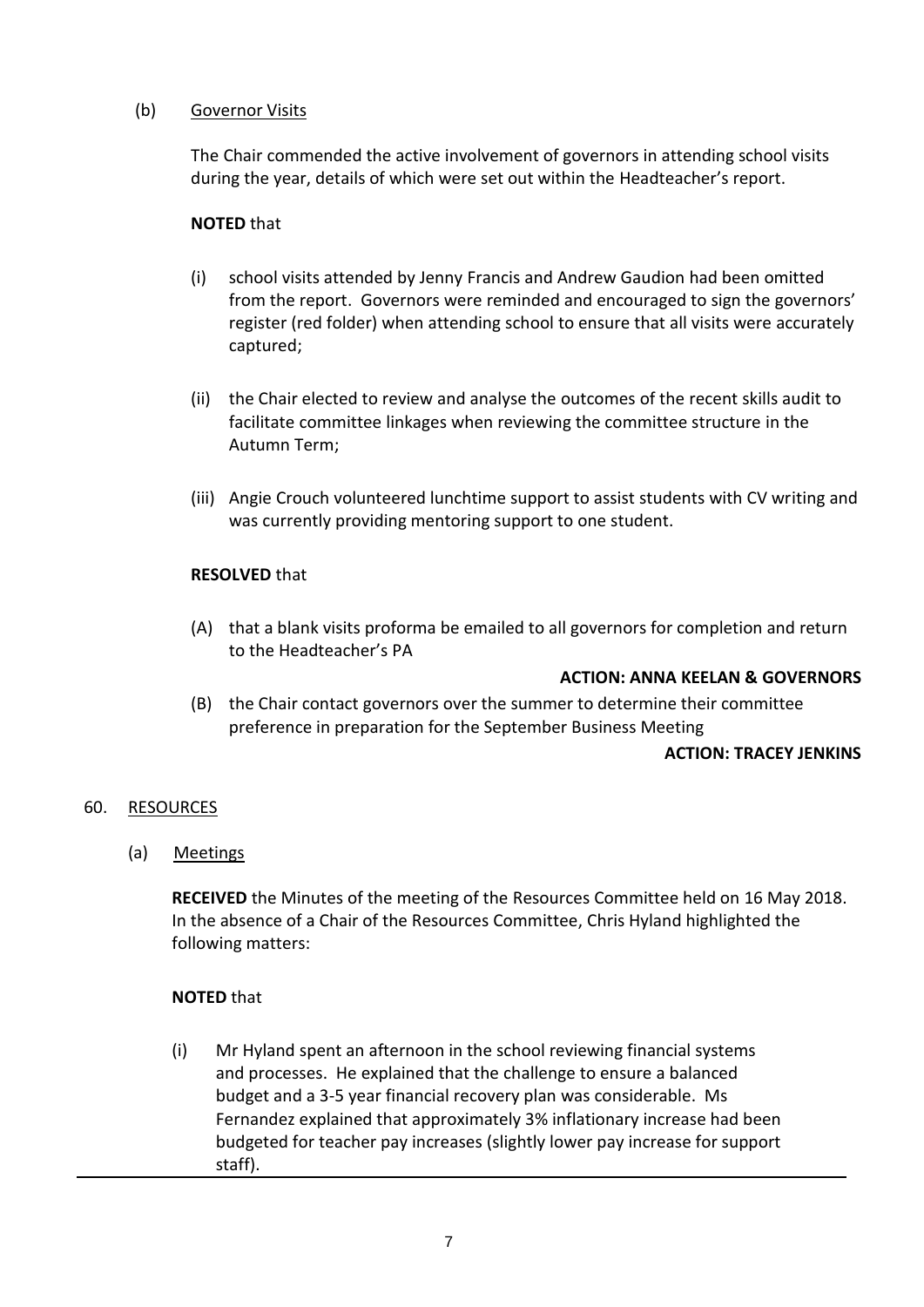The drop in numbers (representing an entire form) coupled with unknown post 16 numbers also presented a significant financial challenge. Mr Bruton advised that it would be necessary to consider 'doing things differently' in future years but for the present year (18/19) the school was in a relatively good financial position.

(b) School Budget 2018-19 and 3 Year Plan

**REPORTED** that the school aimed to remain solvent. The details of the 3 Year Plan were considered in detail and agreed by the Resources committee

(c) Service Agreements and Contracts

**REPORTED** that feedback regarding the SLAs and Contracts agreed for the 2018-2019 financial year were considered and agreed in the Resources committee.

(d) Schools Financial Value Standard 2018/19 And The LBE Schools' Risk Assessment And Financial Control Checklist

NOTED that the SFVS and LA Risk Assessment and Financial Control Checklist were not due to be submitted to the LA until 31 October 2018.

## **RESOLVED** to

- (i) amend the SFVS with the outcome of the recent Schools Audit **ACTION: SIMONE FERNANDEZ**
- (ii) defer review of the Schools Financial Value Standard 2018/19 and the LBE Schools' Risk Assessment and Financial Control Checklist to the next Governing Body meeting in the Autumn term.

### **ACTION: CLERK & SIMONE FERNANDEZ**

### 61. ANY OTHER COMMITTEE OR WORKING GROUP

**RECEIVED** the Minutes of the meeting of the Rapid Recovery Group 25 April. The minutes of, the Discipline Committee 20 June were not yet available.

**REPORTED** that the role and frequency of the RRG was to be reviewed to avoid duplication with the Teaching and Learning Committee.

**NOTED** it was proposed that the RRG planned dates be held over for a time limited (1 Year) marketing campaign group.

**RESOLVED** to consider establishing a Marketing campaign group when reviewing committee structures in the Autumn Term.

# **ACTION: CLERK / GOVERNORS**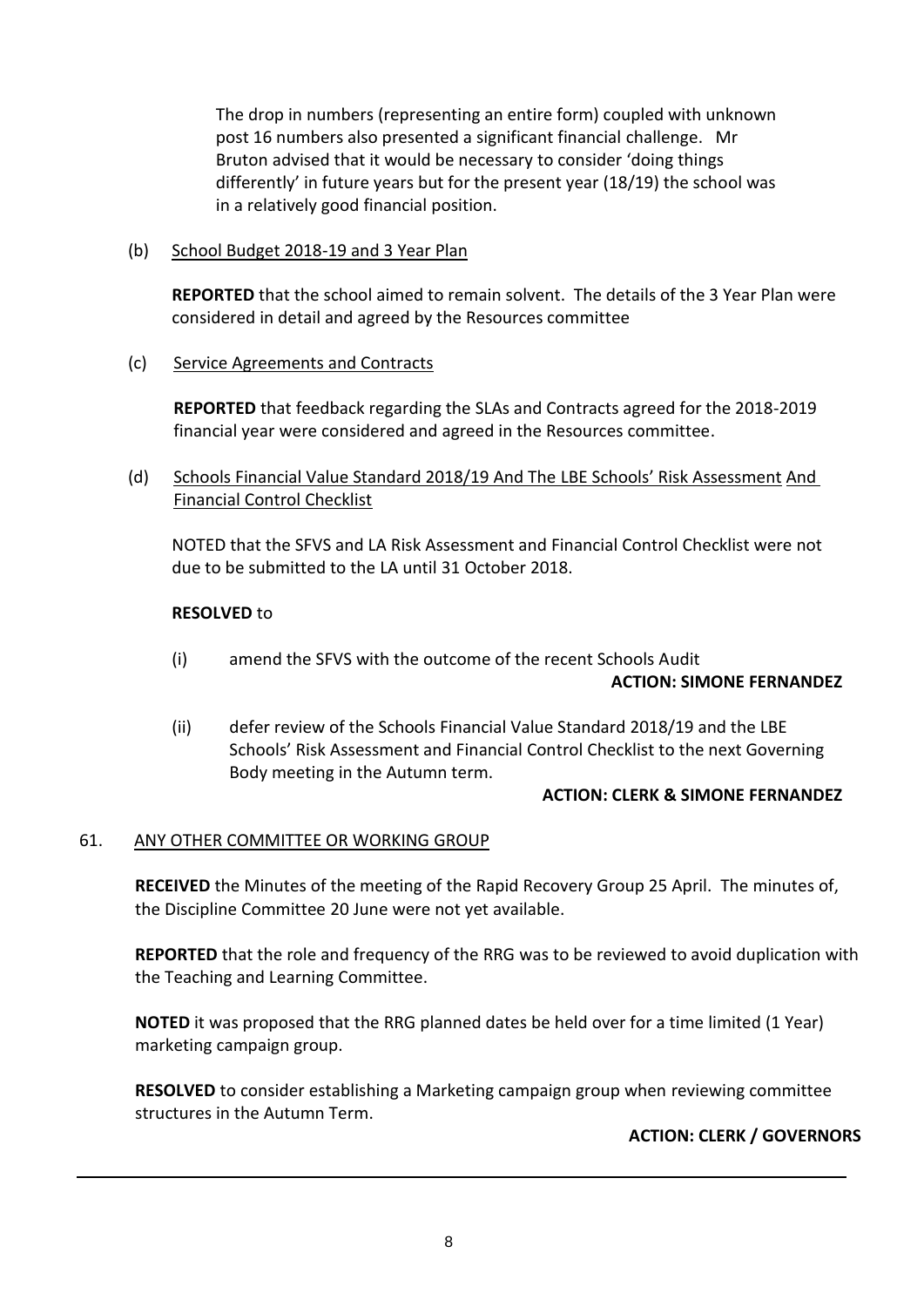# 62. GOVERNORS' REPORTS

## Chairs Action

**RECEIVED** an email communication regarding the Occupational Health contract for the school, a copy of which is included in the Minute Book. The following matters were highlighted during consideration of this document:

## **NOTED** that

- (a) the LA had recently reviewed its Occupational Health provider but were yet to confirm the winning contractor;
- (b) the school's current contractor Health Management were no longer providing services to schools due a poorly modelled business case. Two alternative Occupational Health providers were considered (including local doctor's service);
- (c) the decision was taken to enter into contract with Medigold (former provider to the LA). Medigold provided a pay as you go online service with opportunity to opt out at any time. The online portal was proving a more efficient and effective resource.

## 63. GOVERNOR LEARNING AND DEVELOPMENT OPPORTUNITIES

### **REPORTED** that

- (a) Governors congratulated Tanya Sterry who received an LA certificate for completion of the Foundations of Good Governance GAP Level 1 course;
- (b) Chris Hyland attended the Schools Financial Value Standard, Audit and Fraud training for Governors the previous week.

### 64. CAREERS GUIDANCE: ACCESS FOR EDUCATION AND TRAINING PROVIDERS

**REPORTED** the new legal duty set out within the Technical and Further Education Act 2017 (from 2 January 2018) requires all schools and academies to ensure that there is an opportunity for a range of education and training providers to access all pupils in Year 8 to Year 13 for informing them about approved technical education qualifications or apprenticeships.

In order to meet this duty the school must prepare a Policy Statement setting out the circumstances in which education and training providers will be given access to pupils.

The Governing Body should provide clear advice and guidance to the Headteacher on which he/she can base a strategy for careers education and guidance. Every school should have a member of their Governing Body to take a strategic interest in careers education and guidance and encourage employer engagement.